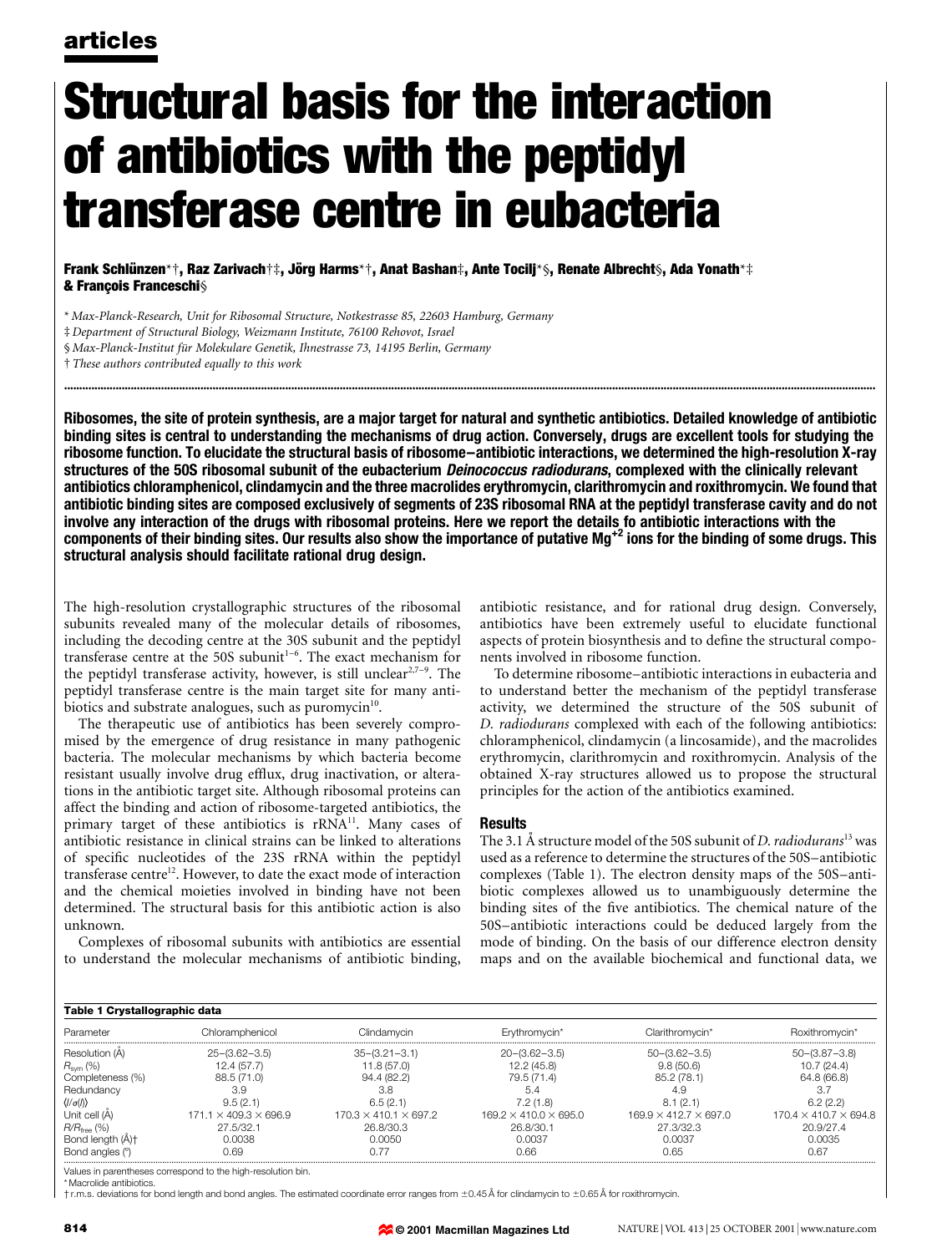propose the structural basis for the modes of action of the antibiotics chloramphenicol, clindamycin, erythromycin, clarithromycin and roxithromycin.

Each of the antibiotics that we analysed targets the 50S subunit only at the peptidyl transferase cavity, although the binding site from each class of antibiotic differs from each other. Each class of antibiotic interacts exclusively with specific nucleotides assigned to a multi-branched loop of domain V of the 23S rRNA in the twodimensional structure (Figs 1a, 2a and 3a), explaining previous mutational and footprinting data $10,14,15$ . None of the antibiotics show any direct interaction with ribosomal proteins. Binding of these antibiotics did not result in any significant conformational change of the peptidyl transferase cavity.

### Chloramphenicol

Chloramphenicol is known to block peptidyl transferase activity by hampering the binding of transfer RNA to the A site $16,17$ . Chloramphenicol has several reactive groups that can form hydrogen bonds with various nucleotides of the peptidyl transferase cavity: two oxygens of the para-nitro  $(p-NO<sub>2</sub>)$  group, the 1OH group, the 3OH group and the 4' carboxyl group.

One of the oxygens of the  $p-NO<sub>2</sub>$  group of chloramphenicol appears to form hydrogen bonds with N4 of C2431Dr (C2452Ec) (see Methods for definition), which has been shown to be involved in chloramphenicol resistance<sup>14</sup>. The other oxygen of the p-NO<sub>2</sub> group interacts with  $O2'$  of U2483Dr (U2504Ec) (Fig. 1a-c).

The 1OH group of chloramphenicol is located at hydrogenbonding distance (less than  $4 \text{ Å}$ ) to N2 of G2044Dr (G2061Ec) of the 23S rRNA. This nucleotide has been implicated in chloramphenicol resistance in rat mitochondria<sup>14</sup>. A mutation of the neighbouring nucleotide, A2062Ec, confers resistance to chloramphenicol in Halobacterium halobium<sup>18</sup>.

The 3OH group of chloramphenicol is fundamental for its activity, and in vivo modification of this group confers resistance to the drug19,20. The 3OH group is within hydrogen-bonding distance to  $4'O$  of U2485Dr (U2506Ec) and to  $O2'$  of G2484 (G2505Ec). The 3OH group of chloramphenicol is also involved in interactions coordinated through a putative Mg ion (Mg-C1, see



Figure 1 Interaction of chloramphenicol with the peptidyl transferase cavity. a, Chemical structure diagram of chloramphenicol showing the interactions (arrows) of its reactive groups with the nucleotides of the peptidyl transferase cavity. Arrows between two chemical moieties indicate that the two groups are less than  $4.4\text{ Å}$  apart. **b**, Secondary structure of the peptidyl transferase ring of *D. radiodurans* showing the nucleotides involved in the interaction with chloramphenicol (coloured nucleotides). The colours in the

secondary structure diagram match those of the chemical diagram. c, Stereo view showing the nucleotides interacting with chloramphenicol at the peptidyl transferase cavity of *D. radiodurans*. The difference electron density map  $(2F_0 - F_0)$  is contoured at 1.2 $\sigma$ . The antibiotic is shown in green. Nucleotide numbering is according to the E. coli sequence. Putative Mg ions (Mg-C1, Mg-C2) are indicated.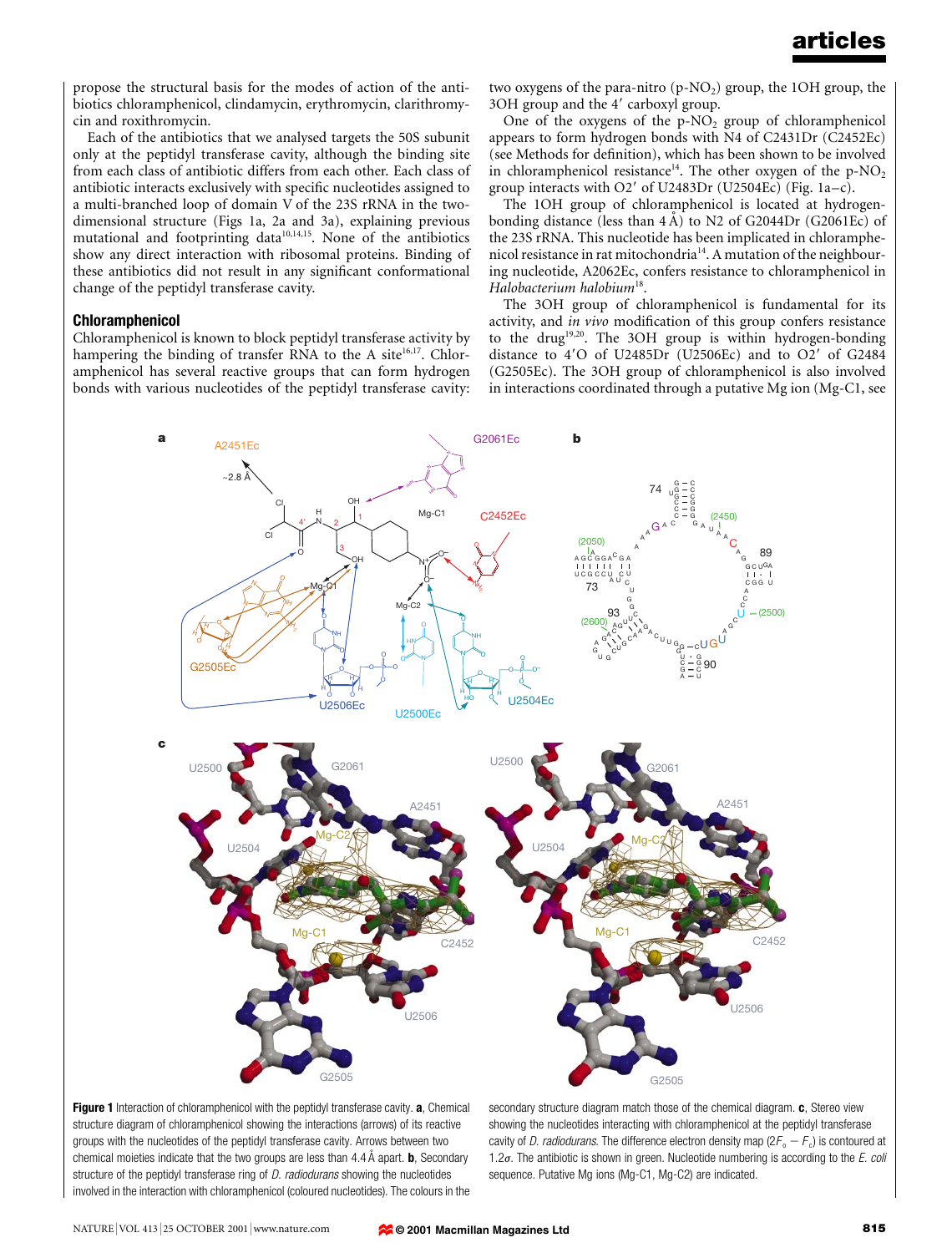below). The 4' carbonyl group of chloramphenicol appears to form a hydrogen bond with the 2'OH of U2485Dr (U2506Ec) (Fig. 1a).

### Mg<sup>2+</sup> antibiotic interactions

In addition to the interactions between chloramphenicol and RNA nucleotides, two ions (Mg-C1 and Mg-C2) are involved in chloramphenicol binding. We propose these ions to be hydrated  $Mg^{2+}$ . However, at the present resolution we cannot exclude the possibility of the ions being either  $\mathrm{K}^+$  or  $\mathrm{NH}_4^+$ . These ions are not present in the native 50S structure or in the 50S complexes with the other antibiotics that we analysed. Thus, their presence at these particular locations depends on chloramphenicol binding.

Mg-C1 mediates the interaction of the 3OH group of chloramphenicol with O4 of U2485Dr (U2506Ec) and with the 2'OH and 49O of G2484Dr (G2505Ec). Both of these nucleotides have previously been reported as being protected by chloramphenicol<sup>16</sup>. Mg-C2 mediates the interaction of one of the oxygens of the  $p-NO<sub>2</sub>$ group with O2 of U2479Dr (U2500Ec) and O4 of U2483Dr (U2504Ec). Mg-C1- and Mg-C2-mediated interactions further stabilize the interaction of chloramphenicol with the peptidyl transferase cavity. The presence of these ions seems crucial for the interaction of chloramphenicol with the ribosome, and thus for the inhibition mechanism of this drug.

Notably, the putative  $Mg^{2+} (Mg101)$  found overlapping with the chloramphenicol location in the native structure is not observed in the chloramphenicol–50S complex, suggesting that the coordinating effect of chloramphenicol is sufficient to maintain the local structure of the 50S subunit in the absence of Mg101. The involvement of metal ions in chloramphenicol binding can partially explain why chloramphenicol, in spite of being a small molecule, has been shown by chemical footprinting to protect certain nucleotides on the peptidyl transferase ring from chemical attack, or to enhance the chemical reactivity of other nucleotides in the same region $14$ . Furthermore, generation of new metal-ion-binding sites owing to antibiotic binding, as we observed for chloramphenicol, may explain the mode of action and/or binding of other drugs as well, and could be used as a tool in rational drug design.





interaction with clindamycin (coloured nucleotides). The colours in the secondary structure diagram match those of the chemical diagram.  $\mathbf{c}$ , Stereo view showing the nucleotides interacting with clindamycin at the peptidyl transferase cavity of D. radiodurans. The difference electron density map ( $2F_o - F_c$ ) is contoured at 1.2 $\sigma$ . The antibiotic is shown in green. Nucleotide numbering is according to the E. coli sequence.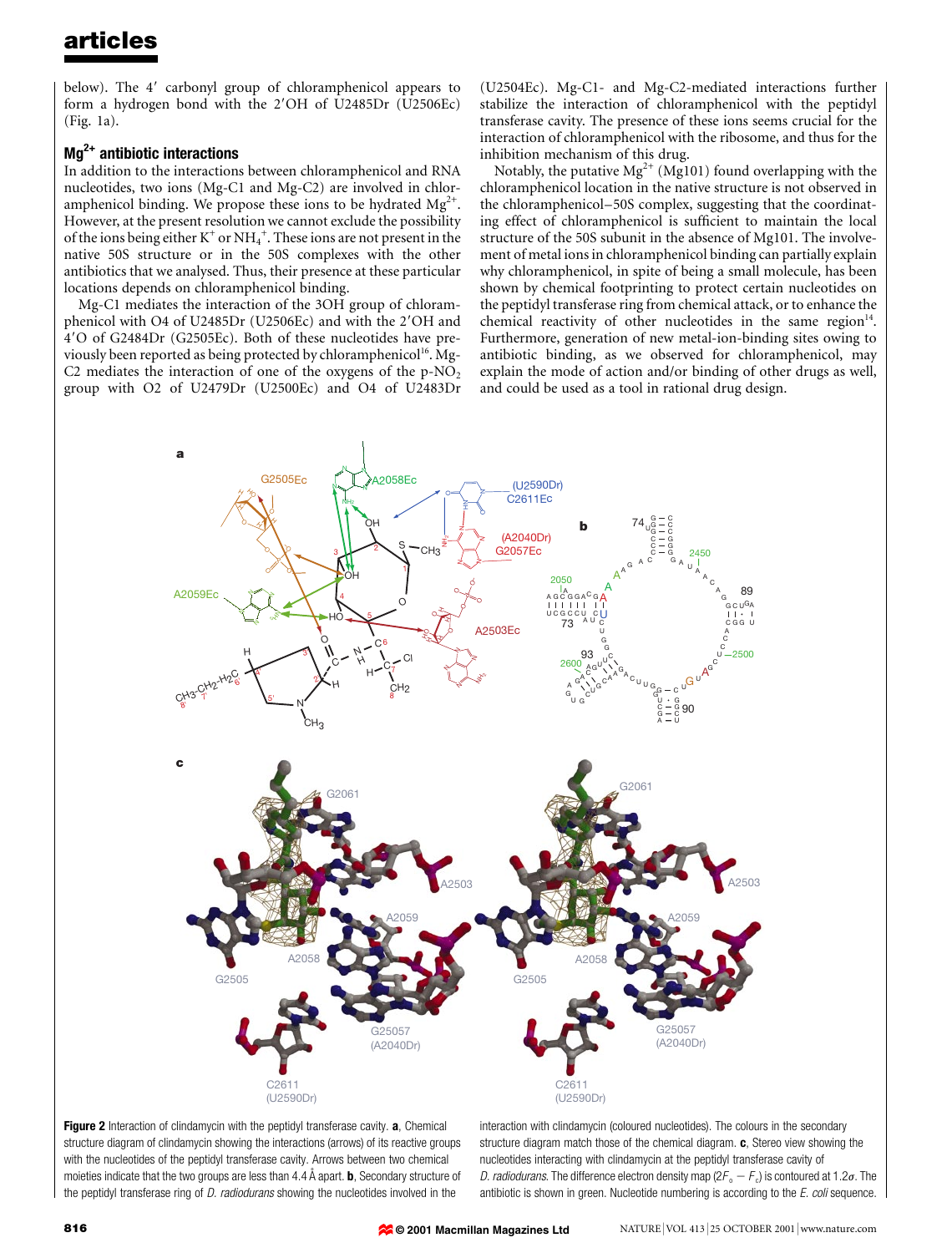

Figure 3 Interaction of macrolides with the peptidyl transferase cavity. a, Chemical structure diagram of the macrolides (erythromycin, clarithromycin and roxithromycin) showing the interactions (coloured arrows) of the reactive groups of the macrolides with the nucleotides of the peptidyl transferase cavity (coloured). Coloured arrows between two chemical moieties indicate that the two groups are less than  $4.4\text{ Å}$  apart. Distance of macrolide moieties to groups implicated previously in antibiotic interaction (L4, L22 and domain II of the 23S rRNA) are shown. **b**, Secondary structure of the peptidyl transferase ring of D. radiodurans showing the nucleotides involved in the interaction with clindamycin

(coloured nucleotides). The colours in the secondary structure diagram match those of the chemical diagram. c, Stereo view showing the erythromycin binding site at the peptidyl transferase cavity of D. radiodurans. The stereo view for clarithromycin is identical to that of erythromycin. d, Stereo view showing the roxithromycin-binding site at the peptidyl transferase cavity of  $D.$  radiodurans. For  $c$  and  $d$  the difference electron density map  $(2F_o - F_c)$  is contoured at 1.2 $\sigma$ . Green, antibiotic; yellow, part of ribosomal protein L4; light green, part of ribosomal protein L22. Nucleotides that interact with the antibiotic are shown with their chemical structure. Nucleotide numbering is according to the  $E$ . coli sequence.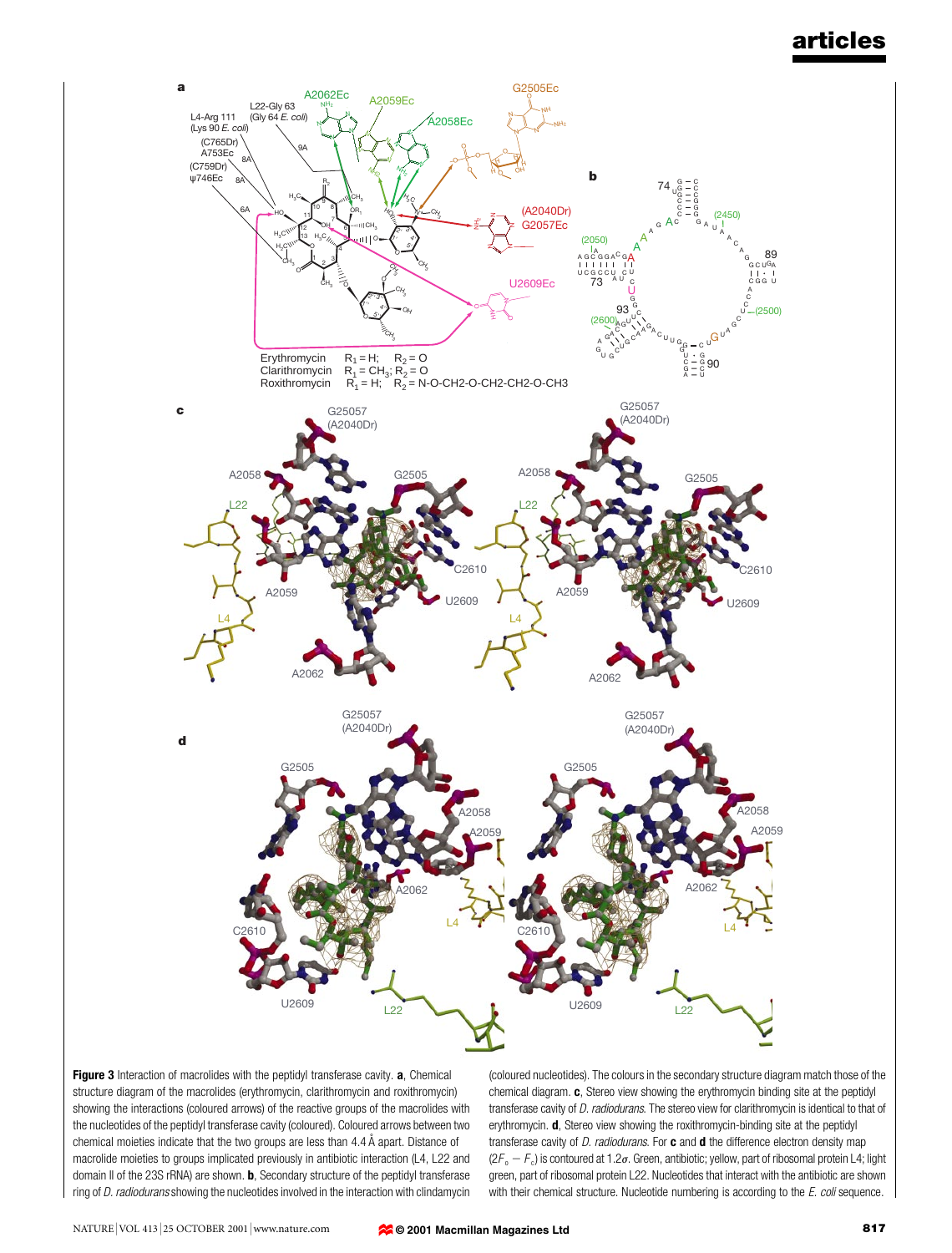### Clindamycin

In contrast to chloramphenicol, lincosamides interact with the A and P site $21$ . Although the binding site for the lincosamide clindamycin differs from that of chloramphenicol at the peptidyl transferase cavity the two sites appear to be partially overlapping (Figs  $2a-c$  and 4). We did not localize any new metal ions involved in the binding of clindamycin; however, Mg101 was also displaced on clindamycin binding.

Clindamycin has three hydroxyl groups in its sugar moiety that can participate in hydrogen-bond formation (Fig. 2a $-c$ ). The 2OH of clindamycin appears to form a hydrogen bond with N6 of A2041Dr (A2058Ec), the pivotal nucleotide for lincosamide binding<sup>22</sup>. Although the 2OH group is also less than  $4.0 \text{ Å}$  away from O6 of A2590Dr (G2611Ec), additional hydrogen bonds to this nucleotide is unlikely, because mutations of U2590Dr (C2611Ec) appear to alter only the conformation of the 23S rRNA and thus affect the position of nucleotide A2041Dr  $(G2058Ec)^{23}$  (Fig. 2c) (see below also).

The 3OH group can interact with N6 of nucleotide A2041Dr (A2058Ec) and with the non-bridging phosphate-oxygens of G2484Dr (G2505Ec). Thus, N6 of A2041Dr (A2058Ec) can interact with both the 2OH group and the 3OH group of clindamycin. These structural data explain in the most straightforward way why A2041Dr (A2058Ec) mutations confer resistance to clindamycin. The hydrogen bond with N6 of A2041Dr (A2058Ec) can also explain why the dimethylation of the N6 group, which disrupts the hydrogen bonds, causes resistance to lincosamides<sup>24</sup>. The 3OH group of clindamycin could additionally interact with N1 of A2041Dr (A2058Ec) and N6 of A2042 (A2059Ec).

The 4OH group of clindamycin could form a hydrogen bond with N6 of A2042 (A2059Ec). This interaction explains why mutations in A2042 (A2059Ec) cause clindamycin resistance in several bacterial pathogens $24$ . In addition to the sugar-mediated interactions, the carbonyl group of clindamycin could form a hydrogen bond with 2'OH of G2484 (G2505Ec).

The A- and P-site character of clindamycin may be explained by the location of its proline moiety and the interaction of its  $8'$  carbon and its sulphur atom with the 23S rRNA. The location of the proline moiety of bound clindamycin partially overlaps that of the phenyl moiety of chloramphenicol. The proline moiety is on average  $3.5 \text{ Å}$ away from the tyrosil moiety of the puromycin-binding site described by ref. 2, thus giving an explanation to the A-site character of clindamycin. The  $8'$  carbon of clindamycin is located 2.5 Å away from the N3 of C2431Dr (C2452Ec), a nucleotide shown to be involved in P-site tRNA binding<sup>25</sup>. This location of the  $8'$  carbon may explain the P-site character of clindamycin. The sulphur atom of clindamycin is located around 3 Å from base G2484Dr (G2505Ec), which has been photo-crosslinked to the tRNAs bound to the A and P sites<sup>25</sup>. Although the two latter clindamycin groups cannot form hydrogen bonds, interactions, such as van der Waals or hydrophobic interactions, between these groups and nucleotides of the 23S rRNA may be expected.

### **Macrolides**

In contrast to chloramphenicol and the lincosamides, macrolides of the erythromycin class do not block peptidyl transferase activity<sup>26</sup>. Although they bind to the peptidyl transferase ring, the erythromycin group of the macrolides, which includes clarithromycin and roxithromycin, is thought to block the tunnel that channels the nascent peptides away from the peptidyl transferase centre<sup>2,27,28</sup>. Our results confirm this assumption. We could unambiguously determine that the macrolides erythromycin, clarithromycin and roxithromycin all bind to the same site in the 50S subunit of *D. radiodurans*, at the entrance of the tunnel (Fig. 5). Their binding contacts clearly differ from those of chloramphenicol, but overlap those of clindamycin to a large extent (Figs 3a and 4).

Most of the 14-member-ring macrolides, which include erythromycin and its related compounds, have three structural components: the lactone ring, the desosamine sugar, and the cladinose sugar. The reactive groups of the desosamine sugar and the lactone ring mediate all the hydrogen-bond interactions of erythromycin and its second generation derivatives clarithromycin<sup>29</sup> and roxithromycin<sup>30</sup> with the peptidyl transferase cavity.

The 2'OH group of the desosamine sugar appears to form hydrogen bonds at three positions: N6 and N1 of A2041Dr (A2058Ec) and N6 of A2042Dr (A2059Ec). The hydrogen bonds between the 2'OH and N1 and N6 of A2041Dr (A2058Ec) explain why this nucleotide is essential for macrolide binding, thus shedding light on the two most common ribosomal resistance mechanisms against macrolides: the N6 dimethylation of A2041Dr (A2058Ec) by the erythromycin resistance family of methylases $31$ and rRNA mutations changing nucleotide identity at this position<sup>32</sup>. The dimethylation of the N6 group would not only add a bulky substituent causing steric hindrance for the binding, but will prevent the formation of hydrogen bonds to the 2'OH group. The



Figure 4 Relative position of chloramphenicol, clindamycin and macrolides with respect to CC-puromycin and the 3'-cytosine-adenine (CA) end of P-site and A-site tRNAs. The location of CC-puromycin was obtained by docking the position reported by ref. 2 into the peptidyl transferase centre of  $D.$  radiodurans. The location of the  $3'$ -CA end of P- and A-site tRNAs was obtained by docking the position reported by ref. 42 into the

peptidyl transferase centre of D. radiodurans. Light blue, 3'-CA end of A-site tRNA; light yellow, 3'-CA end of P-site tRNA; grey, puromycin; gold, chloramphenicol; green, clindamycin; cyan, macrolides (erythromycin). Oxygen atoms are shown in red and nitrogen atoms in dark blue. CHCl<sub>2</sub> indicates the location of the dichloromethyl moiety of chloramphenicol.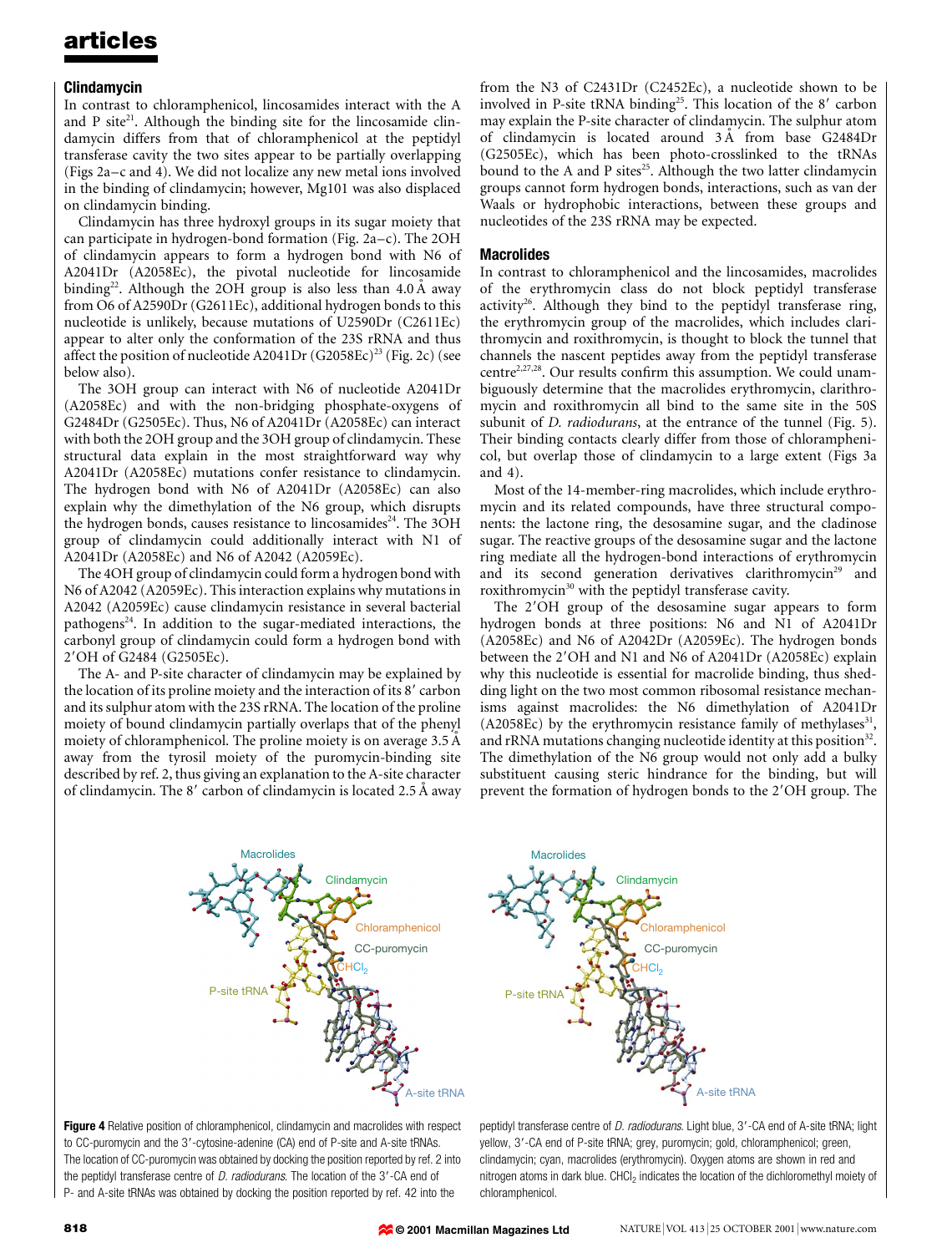

Figure 5 Top view of the D. radiodurans 50S subunit showing erythromycin (red) bound at the entrance of the tunnel. Yellow, ribosomal proteins; grey 23S rRNA; dark grey, 5S rRNA.

mode of interactions proposed by our structure implies that a mutation at A2041Dr (A2058Ec) will disrupt the pattern of hydrogen bonding, therefore impairing binding and rendering bacteria resistant. A2041Dr (A2058Ec) is one of the few nucleotides of the peptidyl transferase ring that are not conserved among all phylogenetic domains. Mitochondrial and cytoplasmic rRNAs of higher eukaryotes have a guanosine at position 2058Ec<sup>33</sup>. Therefore, the proposed mode of interaction explains the selectivity of macrolides for bacterial ribosomes.

Our results also explain the importance of the 2'OH group of the desosamine sugar for erythromycin binding known from structure activity relation (SAR) studies<sup>34</sup>. Changing the  $2'OH$  group will not allow the suggested mode of interaction to take place. The 2'OH of the desosamine sugar is located  $4\text{ Å}$  away from N6 of A2040Dr (G2057Ec), a nucleotide forming the last base pair of helix 73. Although an interaction with this group cannot be ruled out, this base pair seems to be engaged mainly in maintaining the right conformation of A2041Dr  $(A2058Ec)^{23}$ . Moreover, in contrast to most eubacteria where the last base pair of helix 73 is a G·C pair, in D. radiodurans this base pair is an A<sup>-</sup>U pair, thus making a specific interaction of A2040Dr (G2057Ec) in the binding of macrolides unlikely.

The dimethylamino group of the desosamine sugar exists in both protonated  $(>96-98%)$  and neutral  $(2-4%)$  forms. This group, if protonated, could interact through ionic interactions in a pHdependent manner with the backbone oxygen of G2484Dr (G2505Ec) (Fig. 3a, b). At physiological pH, both species appear to be able to bind ribosomes with the same kinetics<sup>34</sup>; however, the only study that revealed a strong correlation between pH and potency of inhibition of in vitro protein synthesis for the macrolide erythromycin concludes that the neutral macrolide form was the inhibitory species<sup>35</sup>. If the neutral macrolide form is in fact the inhibitory species, a hydrogen bond between the dimethylamine of the macrolides and the nucleotide G2484Dr (G2505Ec) could not be formed.

On the basis of our structural information, it will be of interest to derivatize macrolides at the dimethylamine position. These modi fications could improve binding and result in the inhibition of the peptidyl transferase activity. One of the few macrolides able to inhibit peptidyl transferase is tylosin. Tylosin, which contains a mycarose moiety, has been shown to protect A2506Ec, the neighbouring nucleotide of G2484Dr (G2505Ec), from chemical modification<sup>36</sup>. Similarly, modification of the dimethylamine group to a reactive group that would interact with G2484Dr (G2505Ec) in a pH-independent manner may lead to more effective macrolides and structurally related compounds.

Only three of the hydroxyl moieties of the lactone ring are within hydrogen-bonding distance to the 23S rRNA: the 6-OH, the 11-OH and the 12-OH groups. The 6-OH group is within hydrogenbonding distance to N6 of A2045Dr (A2062Ec). Although the 6-OH group has been substituted by a metoxygroup to improve acid stability in clarithromycin<sup>29</sup>, the oxygen of the metoxy group is still at hydrogen-bonding distance to N6 of A2045Dr (A2062Ec). Our structure explains why the chemical footprinting experiments implicate this nucleotide in macrolide binding<sup>37</sup>.

The 11-OH and 12-OH groups of the lactone ring could each form a hydrogen bond with O4 of U2588Dr (U2609Ec). Hydrogen bonds at these positions can explain substitutions of any of these two hydroxyl groups causing a moderate decrease of binding, as would be expected for groups involved in only one hydrogen-bond interaction with the same 23S rRNA nucleotide<sup>35</sup>.

The reactive groups of the cladinose sugar are not involved in hydrogen-bond interactions with the 23S rRNA. Cladinose dispensability is confirmed by SAR studies<sup>35</sup> showing that the 4"-OH is dispensable for macrolide binding. A closely related group of antibiotics, the ketolides, which bind tighter to ribosomes than macrolides, do not have a cladinose sugar. Moreover, the  $K_d$  of erythromycin and the ketolide RU56006, a derivative of erythromycin that lacks the cladinose sugar, are on the same order of magnitude<sup>37</sup>.

Although the three macrolides differ slightly in structure (Fig. 3a), we observed no differences in their binding site or mode. Our electron density map shows a small part of the etheroxime chain (R2 in Fig. 3a) of roxithromycin pointing towards the tunnel (Fig. 3d); however, this part is not involved in interactions with 23S rRNA or ribosomal proteins.

Our structure does not indicate direct interactions between erythromycin and helix 35 (H35), which has previously been implicated in the binding of erythromycin $37,38$ , and resistance mutations<sup>37</sup>. The distance between OH-11 of the lactone ring and N4 of C765Dr (A752Ec), a nucleotide of H35 proposed to interact with erythromycin<sup>37,38</sup>, is 8.5 Å. The CH<sub>3</sub> group branching from position 13 of the lactone ring is located about  $4.5 \text{ Å}$  away from the O2 of C759Dr (G745Ec) of H35. Nonetheless, hydrophobic van der Waals or ion-coordinated interactions between the lactone ring and this helix loop of the 23S rRNA cannot be ruled out, suggesting that footprinting effects at A752Ec might be of an allosteric nature.

Two ribosomal proteins, L4 and L22, have been implicated in erythromycin resistance<sup>39</sup>. The closest distance of erythromycin (12-OH) to L4 (R111Dr/K90Ec) is 8 A, whereas the closest distance from  $(8\text{-}CH_3)$  to L22 (G63Dr/G64Ec) is 9 Å (Fig. 3a). These distances are greater than one would expect for any meaningful chemical interaction. Therefore, the resistance of macrolides acquired by mutations in these two proteins is probably the product of an indirect effect that is produced by a perturbation of the 23S rRNA owing to the mutated proteins<sup>40</sup>.

Overall, it is difficult to explain the high affinity of macrolides ( $K_d$  $10^{-8}$  M) for the ribosome solely by the proposed seven hydrogen bonds. The binding of erythromycin and its derivatives may be further stabilized by van der Waals forces, hydrophobic interactions and the geometry of the rRNA that tightly surrounds the macrolide molecules.

### Overlapping binding sites

Two of the 23S rRNA nucleotides involved in the interactions with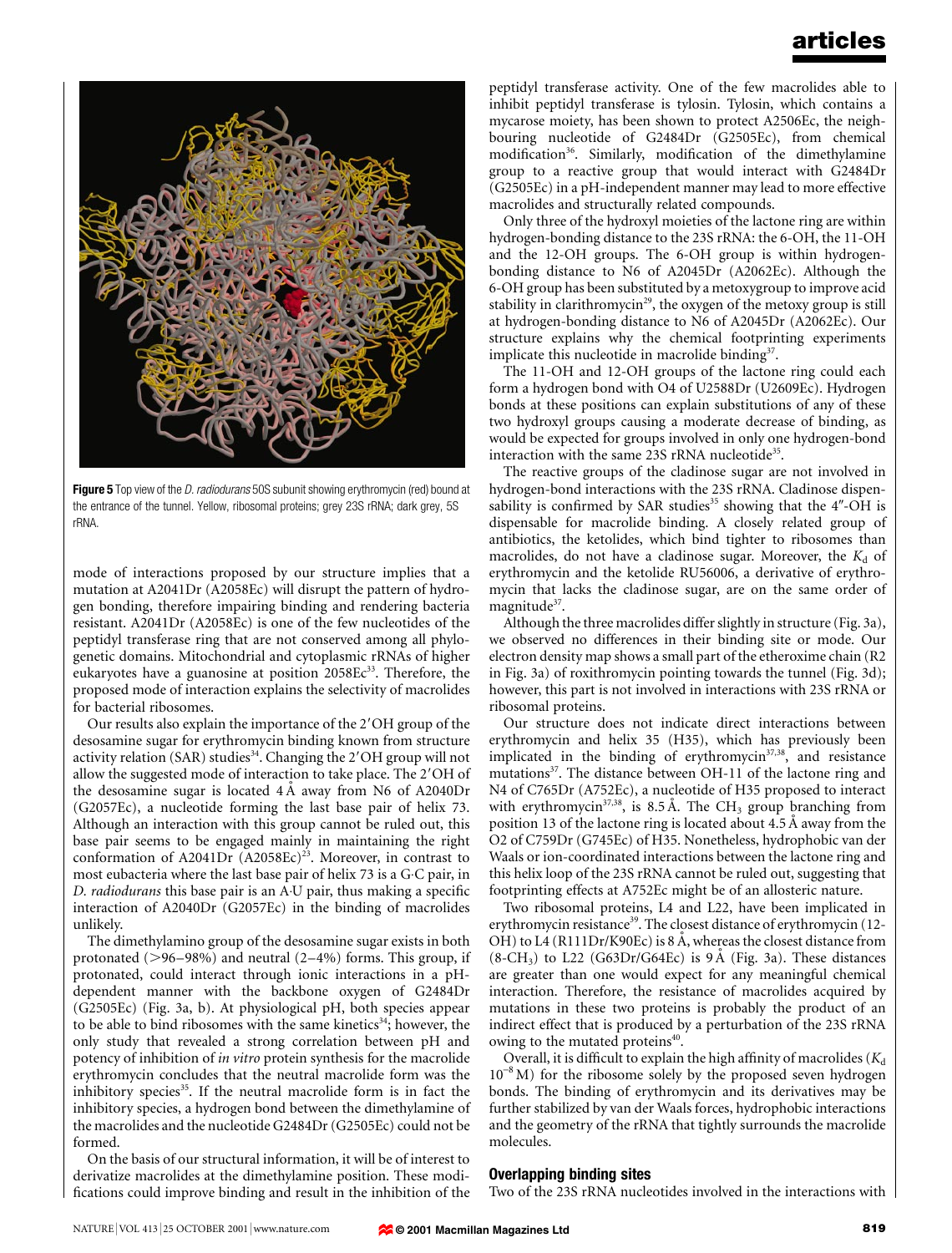chloramphenicol are also involved in interactions with clindamycin: G2044Dr (G2061Ec) and G2484Dr (G2505Ec). Both nucleotides were previously shown by chemical footprinting to be protected by chloramphenicol or clindamycin binding15.

The common nucleotide moieties involved in the interaction of the 23S rRNA with clindamycin and with the macrolides are N6 of A2041Dr (A2058Ec), N6 of A2042Dr (A2059Ec) and the nonbridging phosphate oxygen of U2484Dr (U2505Ec). These positions are targeted by the sugar moiety of clindamycin and the desosamine sugar of the macrolides, both of which are located in almost identical locations in the structure of the 50S-clindamycin and the 50S-macrolide complexes. The overlapping of binding sites may explain why clindamycin and macrolides bind competitively to the ribosome and why most RNA mutations conferring resistance to macrolides also confer resistance to lincosamides<sup>15</sup>.

All examined antibiotics target nucleotide G2484Dr (G2505Ec). The importance of this nucleotide position has been established previously41. Although this nucleotide was shown to be protected from chemical modification on chloramphenicol, lincosamide, or macrolide binding<sup>16,17,22</sup>, no mutation of G2484Dr (G2505Ec) conferring resistance to these antibiotics has been reported. In addition, G2484Dr (G2505Ec) is also one of the nucleotides protected on binding of peptidyl- $tRNA<sup>42</sup>$ . The identity of this nucleotide is important for protein synthesis, albeit not for ribosome-antibiotic interactions where the position of its backbone oxygen or the 2'OH of the sugar appear to be the essential requirement.

Although overlapping binding sites may be coincidental, common nucleotide moieties may also point towards essential 23S rRNA nucleotides targeted by antibiotics to inhibit ribosomal function. The structural information derived from the overlapping binding sites will not only be useful to understand antibiotic action but could also have therapeutic implications as it can indicate which antibiotic combination therapies would be meaningful, and can open the door for the design of hybrid antibiotics.

### Mechanism of antibiotic action

The relative binding sites for chloramphenicol, clindamycin and erythromycin at the 23S rRNA with respect to the A-site substrate analogue CC-puromycin (according to ref. 2) and the  $3'$  end of Pand A-site tRNAs (according to ref. 43) docked in our structure are shown in Fig. 4. From these sites it can be seen that chloramphenicol acts as a competitor of puromycin and thus as an inhibitor of the A site, consistent with previous findings<sup>26</sup>. In contrast to puromycin, which acts as a structural analogue of the 3'-end aminoacyl tRNA, the location of chloramphenicol suggests that this drug may act by interfering with the positioning of the aminoacyl moiety in the A site. Thus, chloramphenicol may physically prevent the formation of the transition state during peptide-bond formation. Furthermore, the carbon of the dichloromethyl moiety of chloramphenicol, a moiety shown to be important for chloramphenicol activity $44$ , is close to the amino acceptor group of CC-puromycin<sup>2</sup> (Fig. 4). The presence of such an electronegative moiety in the vicinity of the amino acceptor could also hamper or at least contribute to the inhibitory effect of chloramphenicol on peptidebond formation.

Clindamycin clearly bridges the binding site of chloramphenicol and that of the macrolides (Fig. 4), and overlaps directly with the A and P sites. Thus, its binding position gives a structural explanation for the hybrid nature of its A and P sites. Clindamycin can interfere with the positioning of the aminoacyl group at the A site and the peptidyl group at the P site while also sterically blocking the progression of the nascent peptide towards the tunnel.

The macrolide binding site is at the entrance of the tunnel (Fig. 5). This location can allow the formation of  $6-8$  peptide bonds before the nascent protein chain reaches the bound macrolide. When bound, macrolides reduce the diameter of the tunnel entrance from  $18-19$  Å to less than 10 Å; however, as the space not occupied by erythromycin hosts a putative, hydrated  $Mg^{2+}$  ion (Mg33), the passage available for the nascent protein will be between 6 and 7  $\AA$  in diameter. Our structural results are consistent with previous biochemical findings, showing that small peptides (up to eight residues) can be produced by erythromycin-bound ribosomes<sup>45</sup>. It is possible that ribosomes could escape the inhibitory effects of macrolides if proteins with specific leader sequences are translated that allow the threading of the narrowed tunnel.

Overall, the binding sites of the antibiotics analysed suggest that their inhibitory action is not only determined by their interaction with specific nucleotides. These antibiotics could also inhibit peptidyl transferase by interfering with the proper positioning and movement of the tRNAs at the peptidyl transferase cavity. This sterical hindrance may be direct, as in the case of chloramphenicol, or indirect, as in the case of the three macrolides. In addition to sterical hindrance, antibiotic binding may physically link regions known to be essential for the proper positioning of the aminoacyl- and peptidyl-tRNAs, and thus prevent the conformational flexibility needed for protein biosynthesis.

The overall interaction of each analysed antibiotic together with the lack of any major conformational changes on antibiotic binding to the ribosome points towards the theory that the peptidyl transferase centre evolved as a template for the proper binding of the activated substrates, that is, the aminoacyl-tRNA and the peptidyl-tRNA<sup>7</sup>. However, we cannot completely exclude the presence of a catalytic nucleotide.

### **Discussion**

Our work reveals the functional interactions involved in the binding of antibiotics to the peptidyl transferase cavity of a bacterial ribosome. All 23S rRNA nucleotides involved in interactions with these five antibiotics are part of the peptidyl transferase cavity of the 50S subunit. None of the antibiotics examined show any direct interaction with ribosomal proteins. Chloramphenicol targets mainly the A site, where it interferes directly with substrate binding. Clindamycin interferes with the A site and P site substrate binding and physically hinders the path of the growing peptide chain. Macrolides bind at the entrance to the tunnel where they sterically block the progression of the nascent peptide. Although the binding sites of the antibiotics differ from each other, they show some overlapping nucleotides.

The structural model of the peptidyl transferase centre in complex with the examined antibiotics should not only enable a rational approach for antibiotic development and therapy strategies but could be also used to identify new target sites on the eubacterial ribosome.

### Methods

#### Base numbering

Bases are numbered according to the D. radiodurans 23S rRNA sequence. A `Dr' is added at the end of the base number for further identification. Corresponding Escherichia coli base numbers of the 23S rRNA sequence are given in parenthesis and have an `Ec' added after the base number.

#### D. radiodurans cell growth and ribosome isolation

Cells were grown as recommended by the American Type Culture Collection (ATCC) with minor modifications to ATCC medium 679. Ribosomes were isolated as described<sup>46</sup>.

### 50S crystals

Crystals of 50S belong to the space group I222 and contain one particle per asymmetric unit. Crystals were grown by vapour diffusion, in 10 mM  $MgCl<sub>2</sub>$ , 60 mM  $NH<sub>4</sub>Cl$ , 5 mM KCl, 10 mM HEPES, pH 7.8, using low concentrations  $(0.1-1\%)$  of poly- and monovalent alcohols (dimethyl-hexandiol:ethanol) as precipitant. Co-crystallization was carried out in the presence of  $0.8-3.5$  mM of the antibiotics chloramphenicol, clindamycin, erythromycin and roxithromycin. Soaking of 50S crystals was performed for clarithromycin and chloramphenicol in solutions containing 0.1 mM of the respective antibiotic. Chloramphenicol data was collected from crystals grown in the presence of the antibiotic as well as from soaked crystals. Both data sets resulted in the same experimental density in the chloramphenicol difference maps and thus were merged. Difference maps